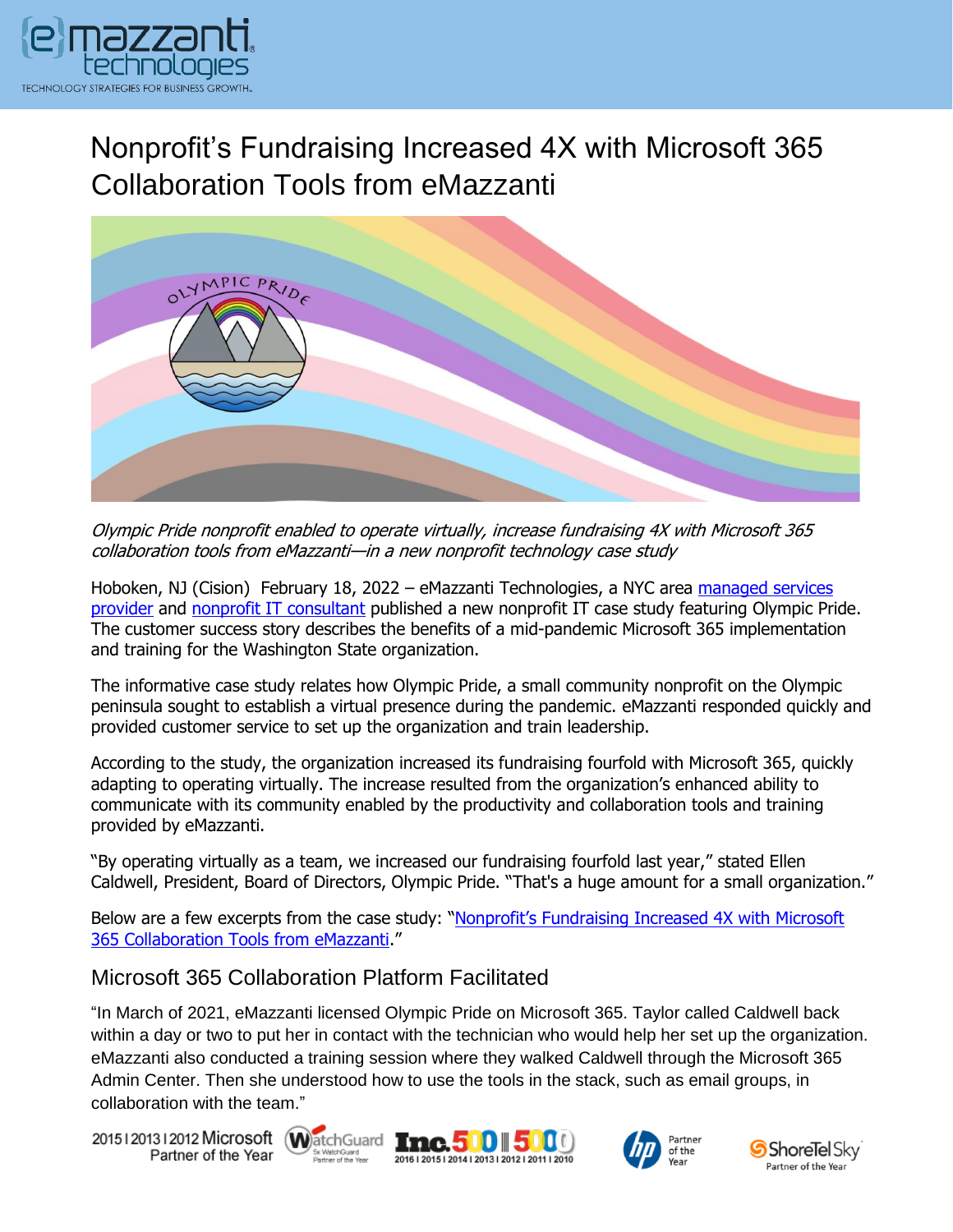

# Fundraising Increased 4X

"With Microsoft 365, Olympic Pride increased its ability to communicate with its community. 'And by operating virtually as a team, we increased our fundraising fourfold last year,' added Caldwell. 'That's a huge amount. We're a small organization, but we went from around \$9,000 to over \$36,000 this year.""

"'Now, I'm able to manage a team and collaborate with more people doing various tasks,' she continued. 'It's not just me writing a letter or calling people. We can put a newsletter together, put it on blast, and set up a link for people to come to our website. And we communicate that to them through the simple combination of email, Word, and PDFs.'"

## Great Customer Service

"Caldwell says she would go with eMazzanti again. 'Gabrielle's customer service is the thing that makes it for me,' she explained. 'She is fantastic, very relatable, easy to work with and fun. For as long as our board decides to use this platform, we will stay with her.'"

## [Read the full case study](https://www.emazzanti.net/nonprofit-fundraising-increased-4x/) >>

#### **Small Nonprofit Sought to Operate Virtually**

Ellen Caldwell is the president of the board for Olympic Pride, a small 501(c)(3) nonprofit organization just across Puget Sound from Seattle, Washington. The group helps to support LGBTQ+ community members on the Olympic Peninsula through awareness, education, and community engagement.

"I'm honored that eMazzanti Technologies selected our organization for a case study," related Caldwell. "We are very small and our experience with them has been excellent."